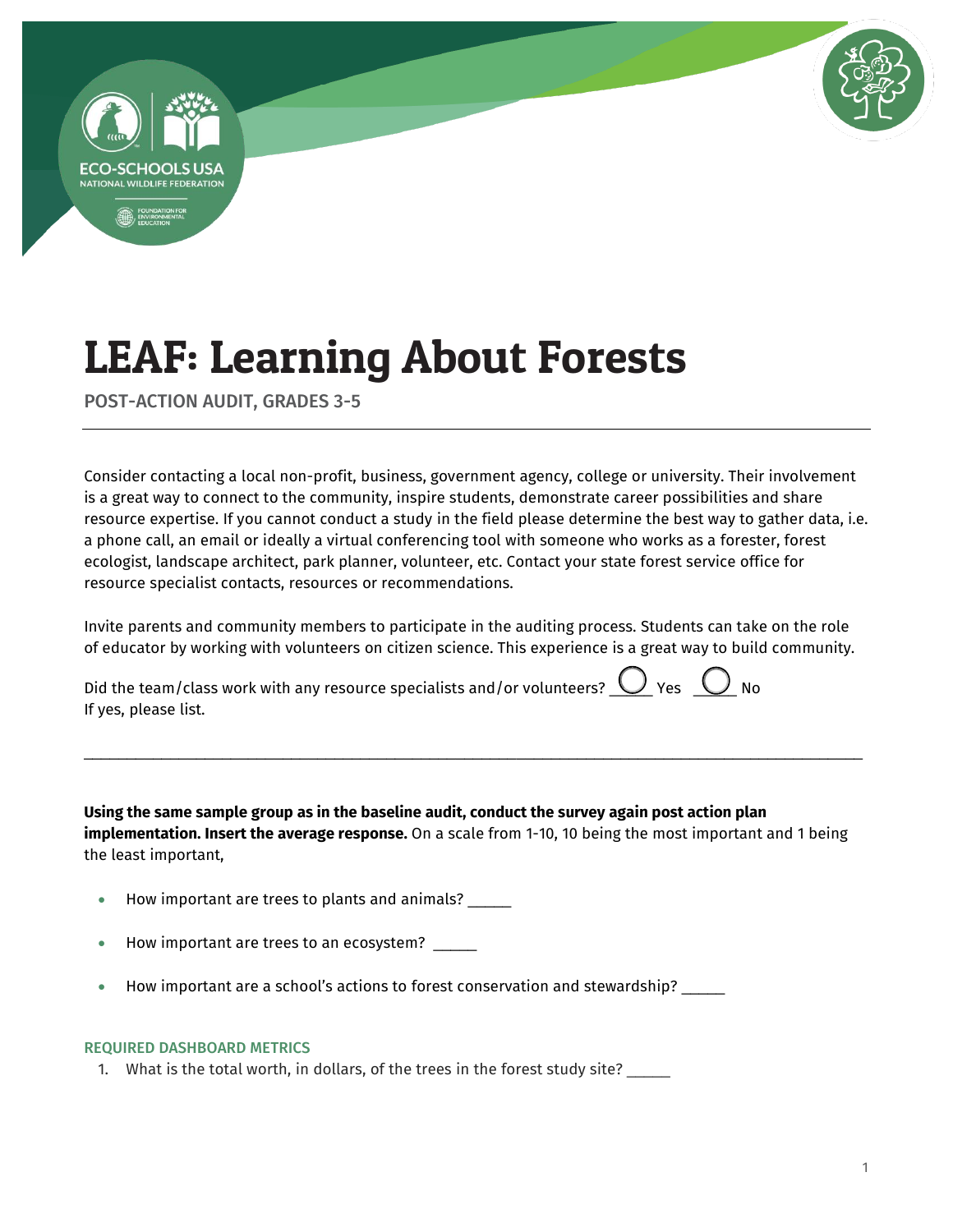

POST-ACTION AUDIT, GRADES 3-5



### TABLE 1. DEFINING THE STUDY SITE

| 1. | Confirm the GPS coordinates for the forest study<br>site, by comparing them to your coordinates in the<br>baseline audit. Use you smartphone's GPS or go to:<br>https://www.whatsmygps.com to find the<br>coordinates. | Latitude N and the control of the control of the control of the control of the control of the control of the control of the control of the control of the control of the control of the control of the control of the control<br>Longitude W New York Products and Congress of the Congress of the Congress of the Congress of the Congress of the Congress of the Congress of the Congress of the Congress of the Congress of the Congress of the Congress of |  |  |
|----|------------------------------------------------------------------------------------------------------------------------------------------------------------------------------------------------------------------------|----------------------------------------------------------------------------------------------------------------------------------------------------------------------------------------------------------------------------------------------------------------------------------------------------------------------------------------------------------------------------------------------------------------------------------------------------------------|--|--|
| 2. | Is the study site being actively managed?<br>If yes, for what? Check all that apply.                                                                                                                                   | )Yes ( )No<br>Timber<br>Firewood<br><b>Wildlife Habitat</b>                                                                                                                                                                                                                                                                                                                                                                                                    |  |  |
| 3. | How many trees are in the forest study site?                                                                                                                                                                           | A few (less than 5)<br>Some (between 6 and 12)<br>Many (more than 12)<br>)Exact number if known $\rule{1em}{0.15mm}$                                                                                                                                                                                                                                                                                                                                           |  |  |
| 4. | If there are dead trees on the study site, count the<br>number of standing fallen dead trees.                                                                                                                          | N/A<br>Standing dead trees (snags)<br>Fallen dead trees (logs)                                                                                                                                                                                                                                                                                                                                                                                                 |  |  |
| 5. | What types of trees are found in the study site?                                                                                                                                                                       | Deciduous (<br>)Evergreen (<br>Mixed                                                                                                                                                                                                                                                                                                                                                                                                                           |  |  |
| 6. | How is land used surrounding the study site?<br>Check all that apply.                                                                                                                                                  | Residential<br>Park or Public Green Space<br>Commercial<br><b>Undeveloped Land</b>                                                                                                                                                                                                                                                                                                                                                                             |  |  |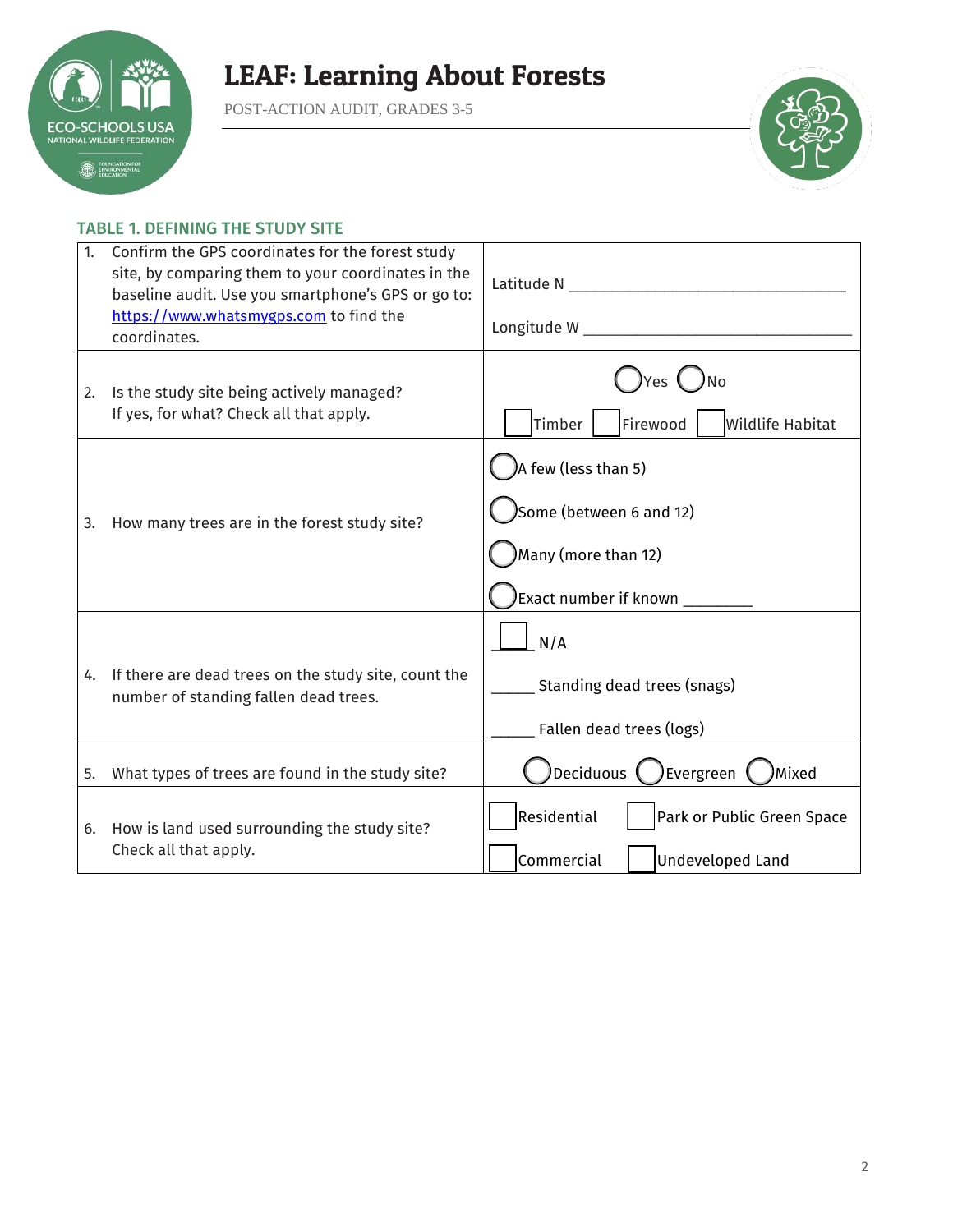

POST-ACTION AUDIT, GRADES 3-5



### CHART 1. TREE SPECIES DATA

Reassess the 5 trees from the baseline audit and complete Chart 1. If needed, refer to the Forest Study Site Measurement Guide.

| <b>Tree Species</b>         | <b>Deciduous (D) or</b><br>Evergreen (E) | Age<br><b>Sprout, Seedling,</b><br><b>Mature, or Snag</b> | <b>Tree Height</b><br>in Feet | <b>Tree Diameter</b><br>(DBH) in Inches |
|-----------------------------|------------------------------------------|-----------------------------------------------------------|-------------------------------|-----------------------------------------|
| <b>Example: Sugar Maple</b> | D                                        | <b>Mature</b>                                             | 17                            | 28                                      |
| #1                          |                                          |                                                           |                               |                                         |
| #2                          |                                          |                                                           |                               |                                         |
| #3                          |                                          |                                                           |                               |                                         |
| #4                          |                                          |                                                           |                               |                                         |
| #5                          |                                          |                                                           |                               |                                         |

### **Think about the following questions as you summarize the information in Table and Chart 1.**

- 1. What changed in and/or around the forest study site between the baseline and post-action audit or between audit years?
- 2. Since the action plan was implemented, has tree biodiversity improved?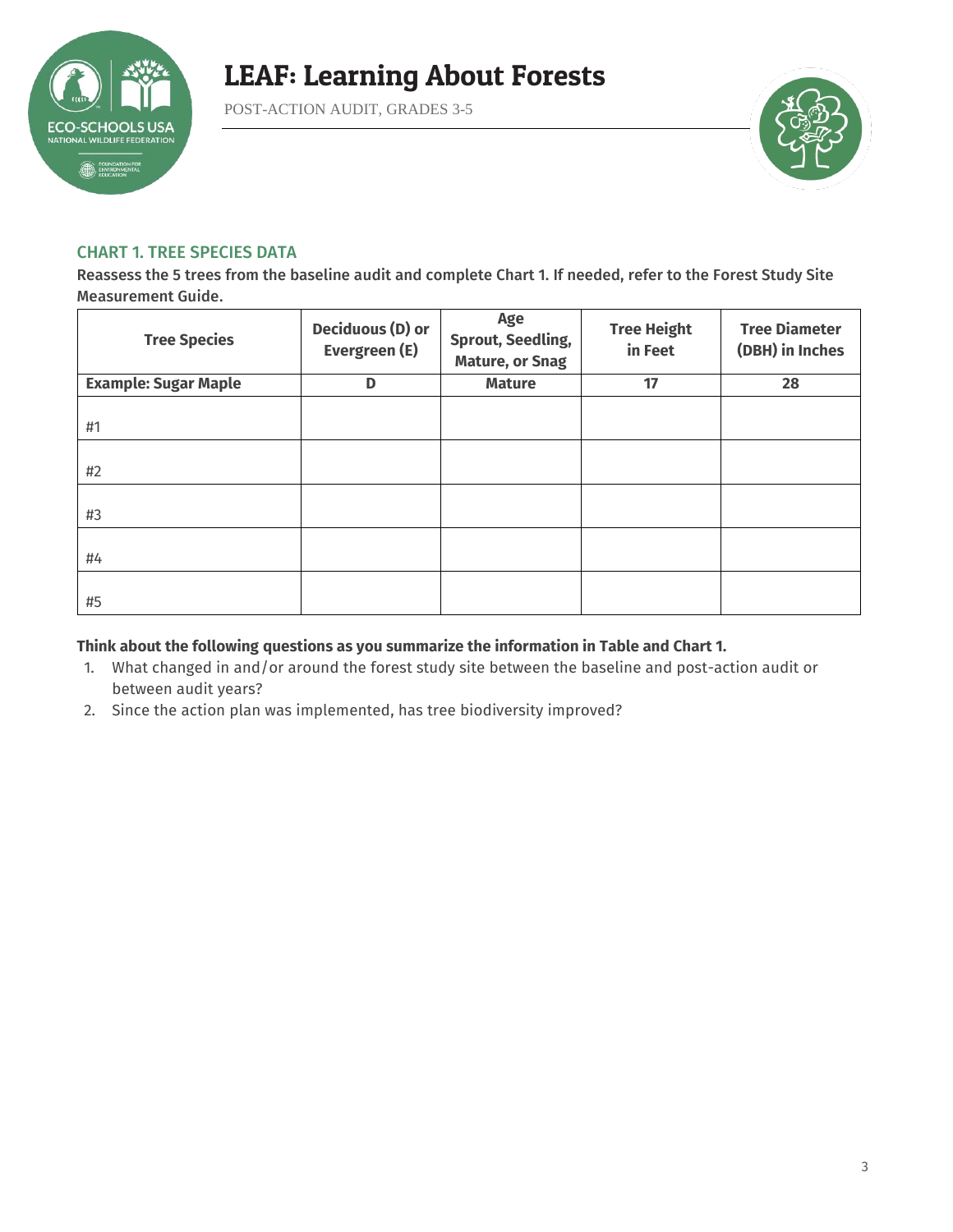

POST-ACTION AUDIT, GRADES 3-5



#### TABLE 2. WEATHER

| Identify the season during which data is being collected. | Summer <i>C</i> Fall<br>OWinter OSpring |
|-----------------------------------------------------------|-----------------------------------------|
|                                                           |                                         |

### **Think about the following question as you summarize the data in Table 2.**

- 1. How is the season's weather different from the weather during the baseline audit?
- 2. How do the trees look different during the post-action audit than they did during the baseline audit.
- 3. Have there been any extreme weather events since the baseline audit?

#### TABLE 3. WATER QUALITY

| 1. Did the team/class conduct water quality tests in the<br>baseline. If yes, conduct the following water quality tests. | Yes<br>No                                            |
|--------------------------------------------------------------------------------------------------------------------------|------------------------------------------------------|
| 2. pH                                                                                                                    | Temperature<br>3.                                    |
| Test 1 ______ pH Level                                                                                                   | Test $1 \_\cdot$ $\cdot$ F $\vert \_\cdot$ $\cdot$ C |
| Test 2 ______ pH Level                                                                                                   | Test $2 \cdot \cdot \cdot$ °F   °C                   |
| Test 3 ______ pH Level                                                                                                   | Test 3 ºF   ºC                                       |
| Cacidic C Neutral C Basic                                                                                                |                                                      |
| 4. Conductivity (optional)                                                                                               | Dissolved Oxygen (optional)<br>5.                    |
| Test $1 \qquad \qquad \mu S/cm$                                                                                          | Test $1$ mg/L                                        |
| Test $2 \mu S/cm$                                                                                                        | Test 2 $mg/L$                                        |
| Test $3 \_\_\_\_\$ µS/cm                                                                                                 | $Test3$ mg/L                                         |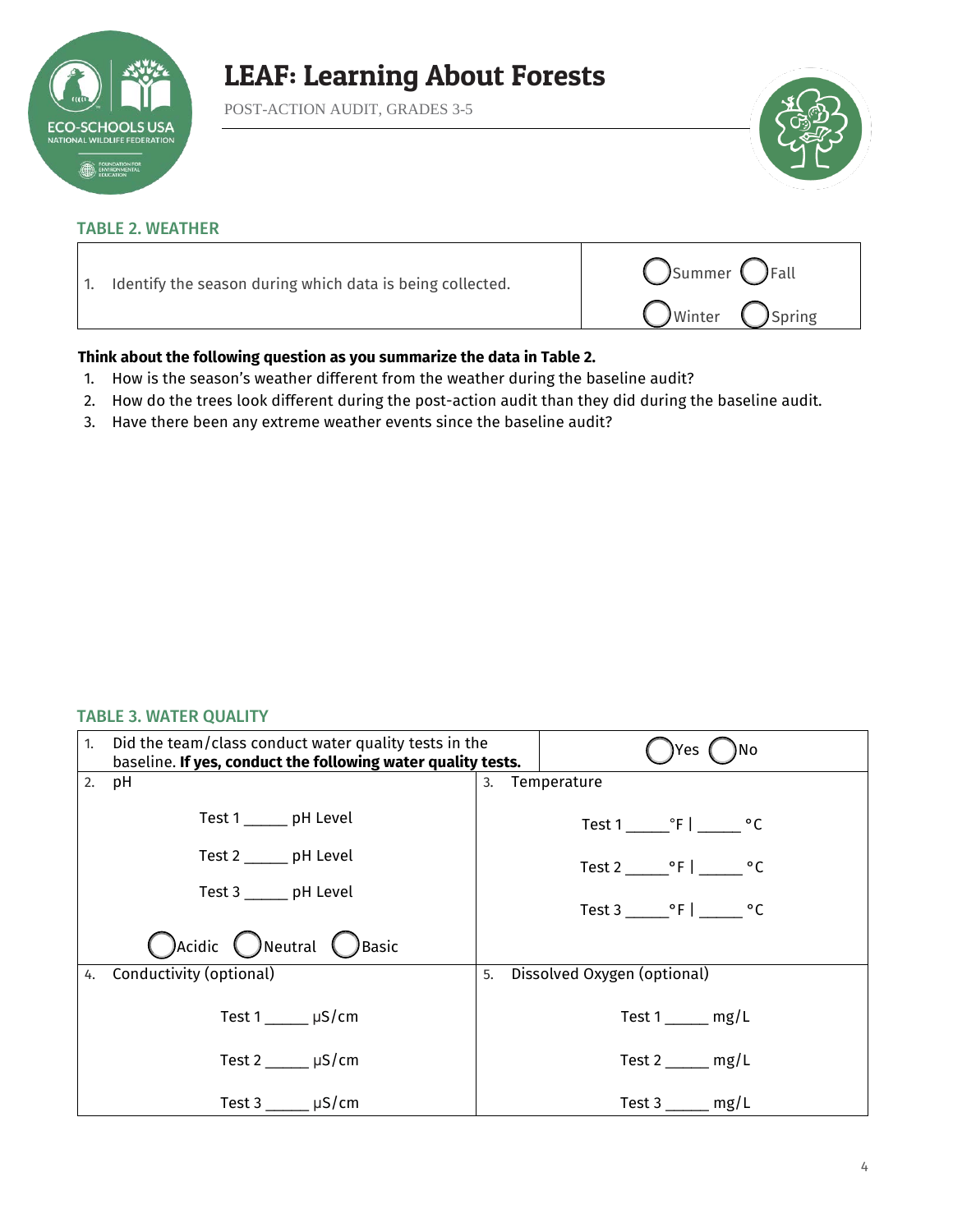

POST-ACTION AUDIT, GRADES 3-5



### TABLE 4. SOIL QUALITY

| Soil Temperature<br>1.                                  |                                                           |                                                                                                                                   | Soil pH<br>2.                                                                                                     |  |  |
|---------------------------------------------------------|-----------------------------------------------------------|-----------------------------------------------------------------------------------------------------------------------------------|-------------------------------------------------------------------------------------------------------------------|--|--|
| At 5 cm<br><b>At 10 cm</b>                              |                                                           |                                                                                                                                   | Test 1 ______ pH Level                                                                                            |  |  |
|                                                         | $\frac{\circ}{\cdot}$ F   $\frac{\circ}{\cdot}$ $\circ$ C | $\frac{\circ}{\cdot}$ F $\vert$ $\vert$<br>$^{\circ}$ C                                                                           | Test 2 ______ pH Level                                                                                            |  |  |
|                                                         | $^{\circ}$ F   $^{\circ}$ C                               | $\degree$ F  <br>$^{\circ}$ C                                                                                                     | Test 3 _______ pH Level                                                                                           |  |  |
|                                                         | $^{\circ}$ F   $^{\circ}$ C                               | $C = \left[ \begin{array}{c} \circ \\ \circ \end{array} \right]$ $C = \left[ \begin{array}{c} \circ \\ \circ \end{array} \right]$ | $\mathsf{A}\mathsf{c}\mathsf{id}$ ic $\bigcirc$ Neutral $\bigcirc$<br>)Basic                                      |  |  |
| Soil Consistence<br>3.                                  |                                                           |                                                                                                                                   | Soil Color<br>4.                                                                                                  |  |  |
| hard<br>loose                                           |                                                           |                                                                                                                                   | dark light<br>А.                                                                                                  |  |  |
| firm<br>plastic and sticky                              |                                                           |                                                                                                                                   | brown with yellow hues<br><b>B.</b>                                                                               |  |  |
|                                                         |                                                           |                                                                                                                                   | brown with grey hues                                                                                              |  |  |
|                                                         |                                                           |                                                                                                                                   | brown with green hues                                                                                             |  |  |
|                                                         |                                                           |                                                                                                                                   | brown with blue hues                                                                                              |  |  |
| 5. Nitrogen (N) (optional)                              |                                                           |                                                                                                                                   | 6. Phosphorus (P) (optional) 7. Potassium (K) (optional)                                                          |  |  |
| Test 1 $\bigcirc$ Low $\bigcirc$ Medium $\bigcirc$ High |                                                           |                                                                                                                                   | Test 1 $\bigcirc$ Low $\bigcirc$ Medium $\bigcirc$ High   Test 1 $\bigcirc$ Low $\bigcirc$ Medium $\bigcirc$ High |  |  |
| Test 2 Low $\bigcirc$ Medium $\bigcirc$ High            |                                                           |                                                                                                                                   | Test 2 ◯ Low ◯ Medium ◯ High   Test 2 ◯ Low ◯ Medium ◯ High                                                       |  |  |
| Test 3 $\bigcup$ Low $\bigcup$ Medium $\bigcup$ High    |                                                           |                                                                                                                                   | Test 3 O Low O Medium O High   Test 3 O Low O Medium O High                                                       |  |  |

### **Think about the following questions as you summarize the data in Table 3 and 4.**

- 1. Review why it is important to observe and test water and soil quality near tree systems?
- 2. What connections did students identify between soil quality and tree health?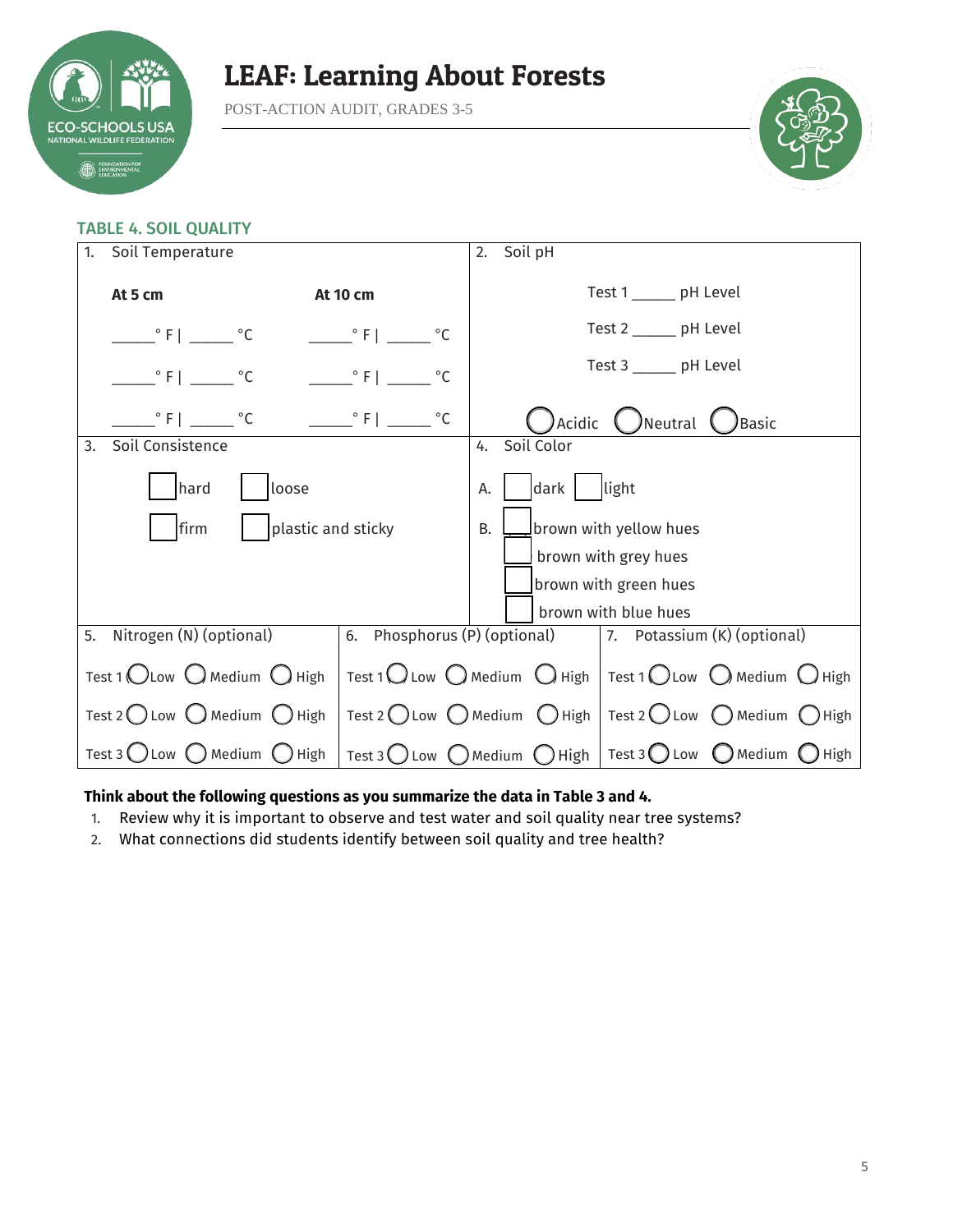

POST-ACTION AUDIT, GRADES 3-5



### TABLE 5. WILDLIFE - GENERAL

| 1. | Are there animals present at the forest study site?                                                                                 |                                                                      |
|----|-------------------------------------------------------------------------------------------------------------------------------------|----------------------------------------------------------------------|
| 2. | Did students see animals in the following families?<br>Check all that apply, then fill in Chart 2. Wildlife-Animal<br>Observations. | mammals<br>birds<br>insects<br>reptiles<br>amphibians                |
| 3. | Did you observe other plant types, besides trees, at the study<br>site?                                                             | res                                                                  |
| 4. | Did students see plants from the following groups? Check all that<br>apply, then fill in Chart 3. Wildlife-Plant Observations.      | bushes<br>grasses<br>wildflowers<br>ferns<br>other (fungi)<br>mosses |

**Continued on the next page.**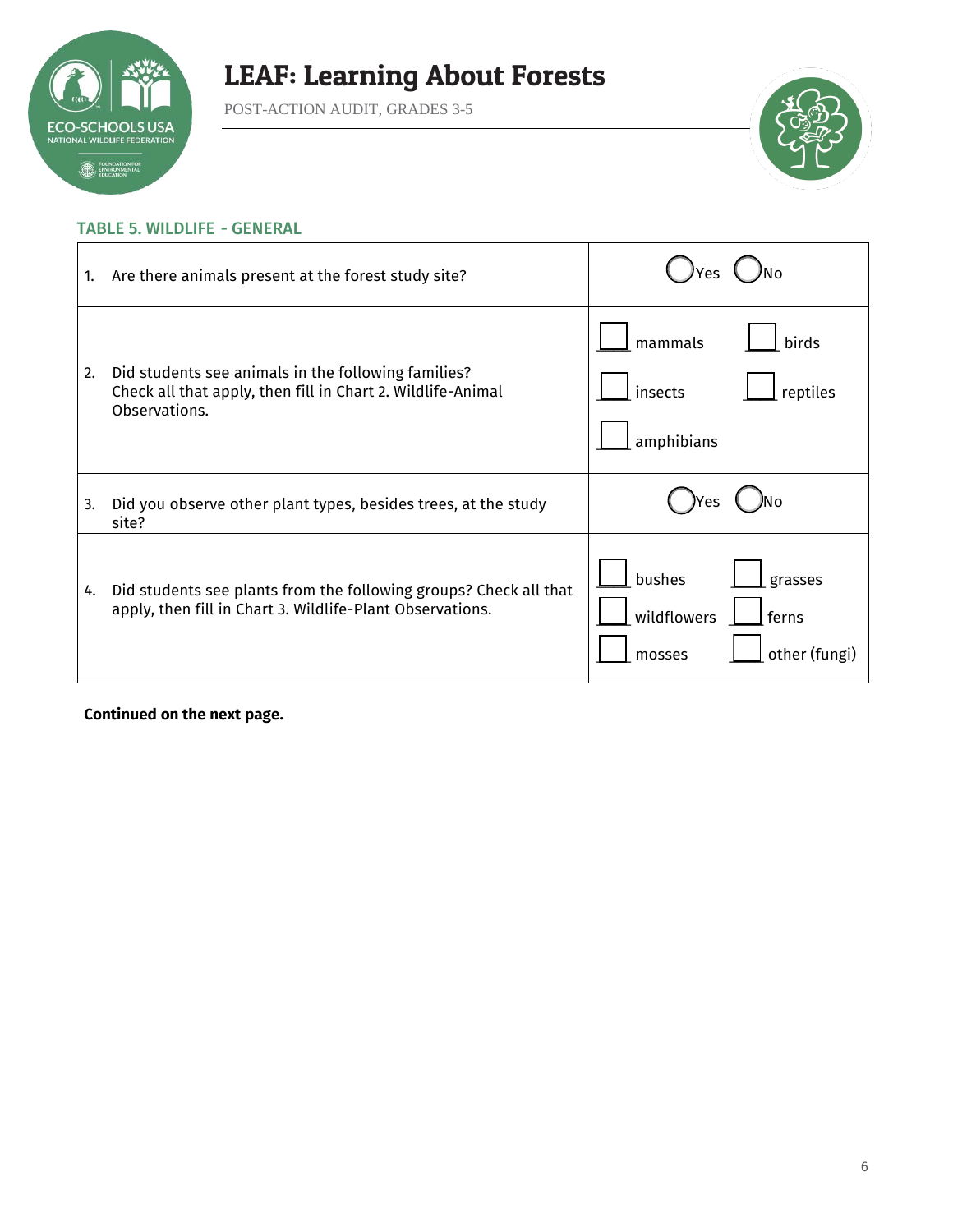

POST-ACTION AUDIT, GRADES 3-5



### CHART 2. WILDLIFE – ANIMAL OBSERVATIONS

Allow students opportunities to practice identifying what wildlife species they are observing. For example, is the bird a Robin or a Black-throated blue warbler? Is the squirrel a rea or a gray squirrel? Often the type of wildlife you find in the study site will help to define the health and the type of forest.

| <b>Birds, Mammals,</b><br>Insects, Reptiles,<br><b>Amphibians</b> | # of<br><b>Animals</b><br><b>Observed</b> | <b>Animal Evidence</b><br>(tracks, burrows, nests,<br>droppings, etc.) | <b>Other Notes</b>                                                          |
|-------------------------------------------------------------------|-------------------------------------------|------------------------------------------------------------------------|-----------------------------------------------------------------------------|
| <b>Example:</b><br><b>Birds</b>                                   | 5                                         | One nest                                                               | Nest had a broken egg, made up of pine needles,<br>feathers and leaf litter |
|                                                                   |                                           |                                                                        |                                                                             |
|                                                                   |                                           |                                                                        |                                                                             |
|                                                                   |                                           |                                                                        |                                                                             |
|                                                                   |                                           |                                                                        |                                                                             |
|                                                                   |                                           |                                                                        |                                                                             |
|                                                                   |                                           |                                                                        |                                                                             |
|                                                                   |                                           |                                                                        |                                                                             |
|                                                                   |                                           |                                                                        |                                                                             |
|                                                                   |                                           |                                                                        |                                                                             |
|                                                                   |                                           |                                                                        |                                                                             |

**Continued on the next page.**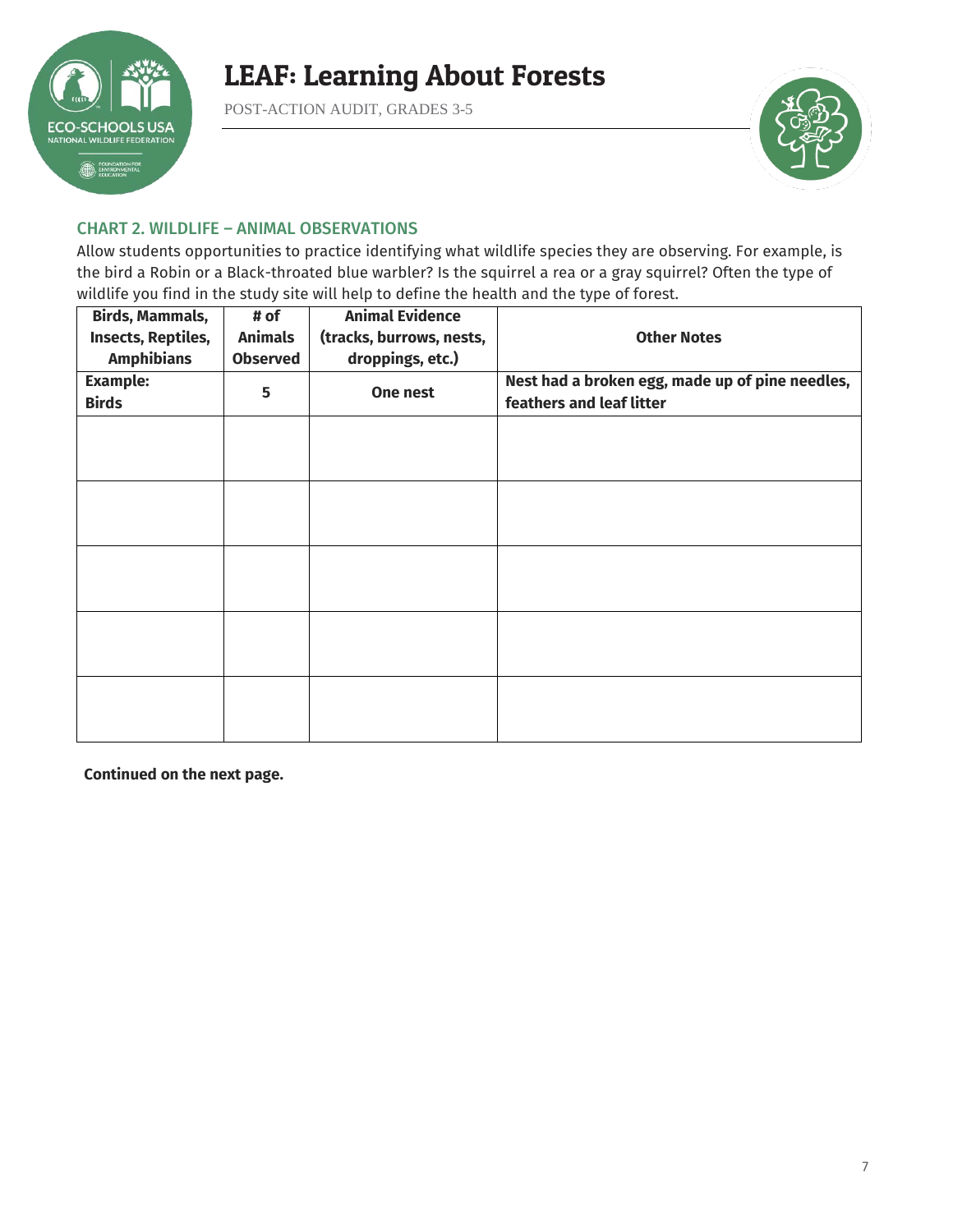

POST-ACTION AUDIT, GRADES 3-5



### CHART 3. WILDLIFE – PLANT OBSERVATIONS

| <b>Ground Cover</b>        |                                 | <b>Estimate the Amount</b>     |
|----------------------------|---------------------------------|--------------------------------|
|                            | <b>Species or Description</b>   | <b>Found at the Study Site</b> |
| (plant life on the ground) |                                 | (a lot, some, a little)        |
|                            | <b>Example: Blackberries</b>    | a lot                          |
| <b>Bushes</b>              |                                 |                                |
|                            |                                 |                                |
|                            |                                 |                                |
|                            | <b>Example: Woodland Sedge</b>  | some                           |
|                            |                                 |                                |
| <b>Grasses</b>             |                                 |                                |
|                            |                                 |                                |
|                            | <b>Example: White Trillium</b>  | a little                       |
| <b>Wildflowers</b>         |                                 |                                |
|                            |                                 |                                |
|                            | <b>Example: Oyster Mushroom</b> | some                           |
| Moss, Fungi, and Other     |                                 |                                |
|                            |                                 |                                |

### **Think about the following questions as you summarize the information in Table 5 and Charts 2 and 3.**

- 1. How have student's ability to make observations and identify plants and animals changed from the baseline audit?
- 2. Have students observed greater numbers of wildlife at the study site?
- 3. Describe one action the team/class took to improve wildlife habitat and/or tree biodiversity at the forest study site.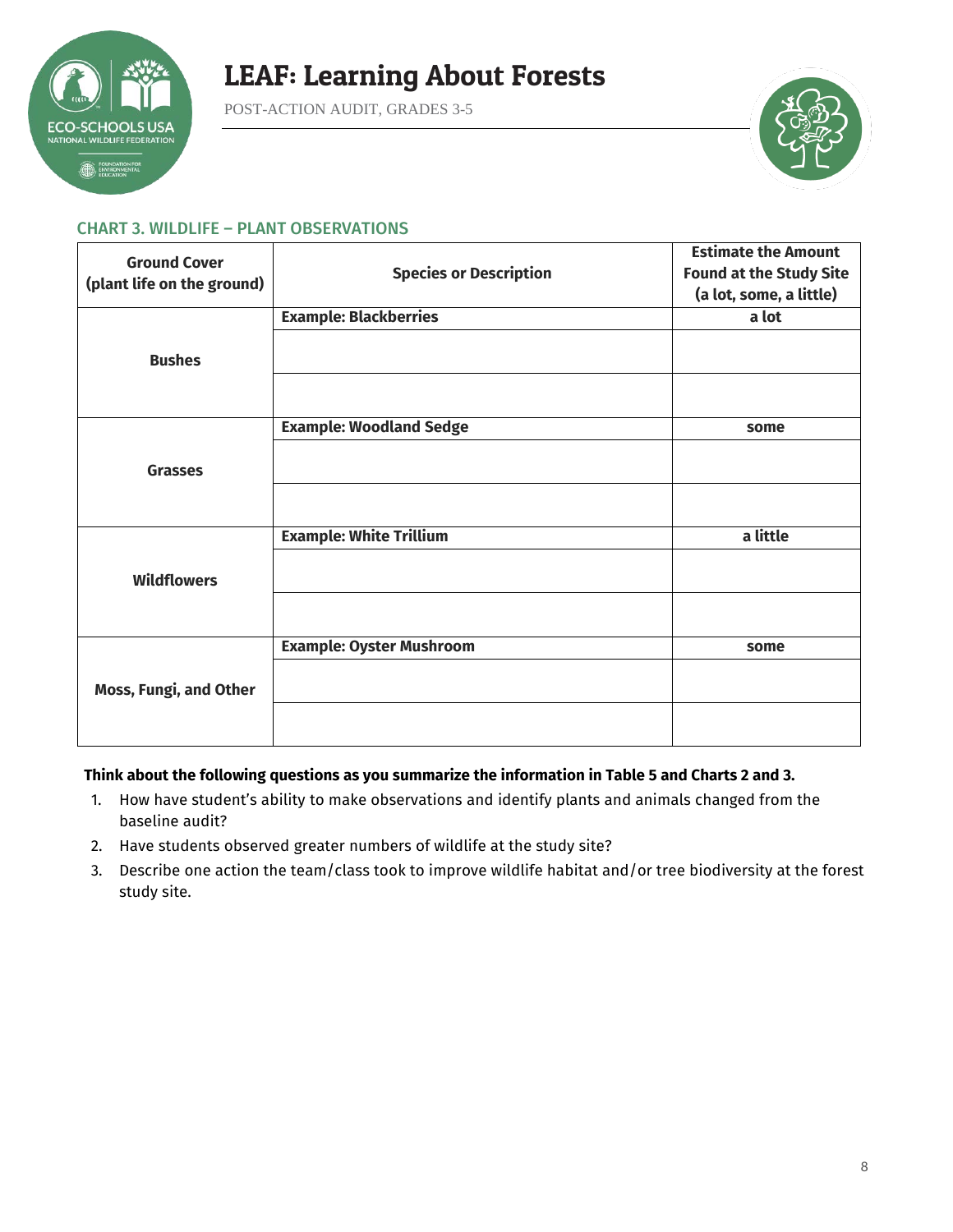

POST-ACTION AUDIT, GRADES 3-5



### TABLE 6. TREE WORTH

Use the *i-Tree MyTree Calculator*, [https://mytree.itreetools.org/#/,](https://mytree.itreetools.org/#/) to collect the data below. Some data will be used as metrics for your school's Eco-Schools USA Dashboard.

Use the information from Chart 1 to begin populating the table below. Next input the requested data into the online calculator at *i-Tree MyTree Calculator*. If you would like to provide data for more trees or you would like to calculate multiple trees for a species, please enter the information into an Excel spreadsheet or other document and submit as evidence when applying for an Eco-Schools award.

| <b>Tree Species</b>                    | <b>Tree</b><br><b>Diameter</b> in<br>Inches (in.) | <b>Land Use</b> | <b>Stormwater</b><br><b>Runoff</b><br><b>Avoided in</b><br>Gallons (gal.) | Annual CO <sub>2</sub><br><b>Sequestered</b><br>in Pounds<br>(lbs.) | <b>Annual</b><br><b>Overall Tree</b><br><b>Benefit in</b><br>Dollars (\$) |
|----------------------------------------|---------------------------------------------------|-----------------|---------------------------------------------------------------------------|---------------------------------------------------------------------|---------------------------------------------------------------------------|
| <b>Example:</b><br><b>Single Maple</b> | 12                                                | Park/Vacant     | 203                                                                       | 14                                                                  | \$2                                                                       |
|                                        |                                                   |                 |                                                                           |                                                                     |                                                                           |
|                                        |                                                   |                 |                                                                           |                                                                     |                                                                           |
|                                        |                                                   |                 |                                                                           |                                                                     |                                                                           |
|                                        |                                                   |                 |                                                                           |                                                                     |                                                                           |
|                                        |                                                   |                 |                                                                           |                                                                     |                                                                           |
| <b>TOTALS</b>                          |                                                   |                 |                                                                           |                                                                     |                                                                           |

**Continued on the next page.**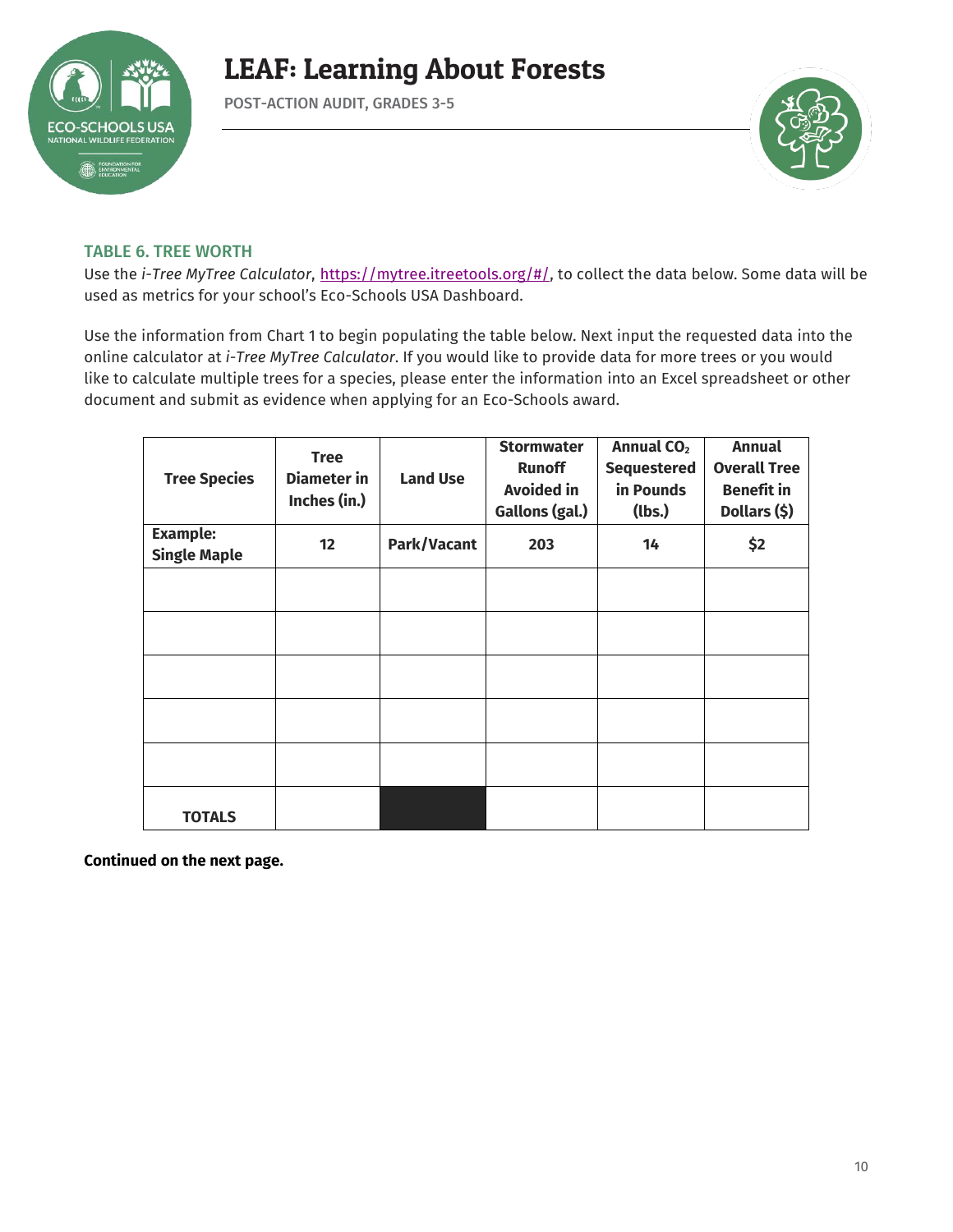

POST-ACTION AUDIT, GRADES 3-5



### **Think about the following questions as you summarize the information in Table 6.**

- 1. Has the data in changed since the baseline audit? Explain.
- 2. Were any assessed trees lost? Were other trees, not directly assessed lost? How many and if known, why were they lost?
- 3. How have students attitudes toward trees changed?
- 4. What did student learn about ways cultures connect to trees?
- 5. Describe one action students took to support current conservation efforts in the area/region.